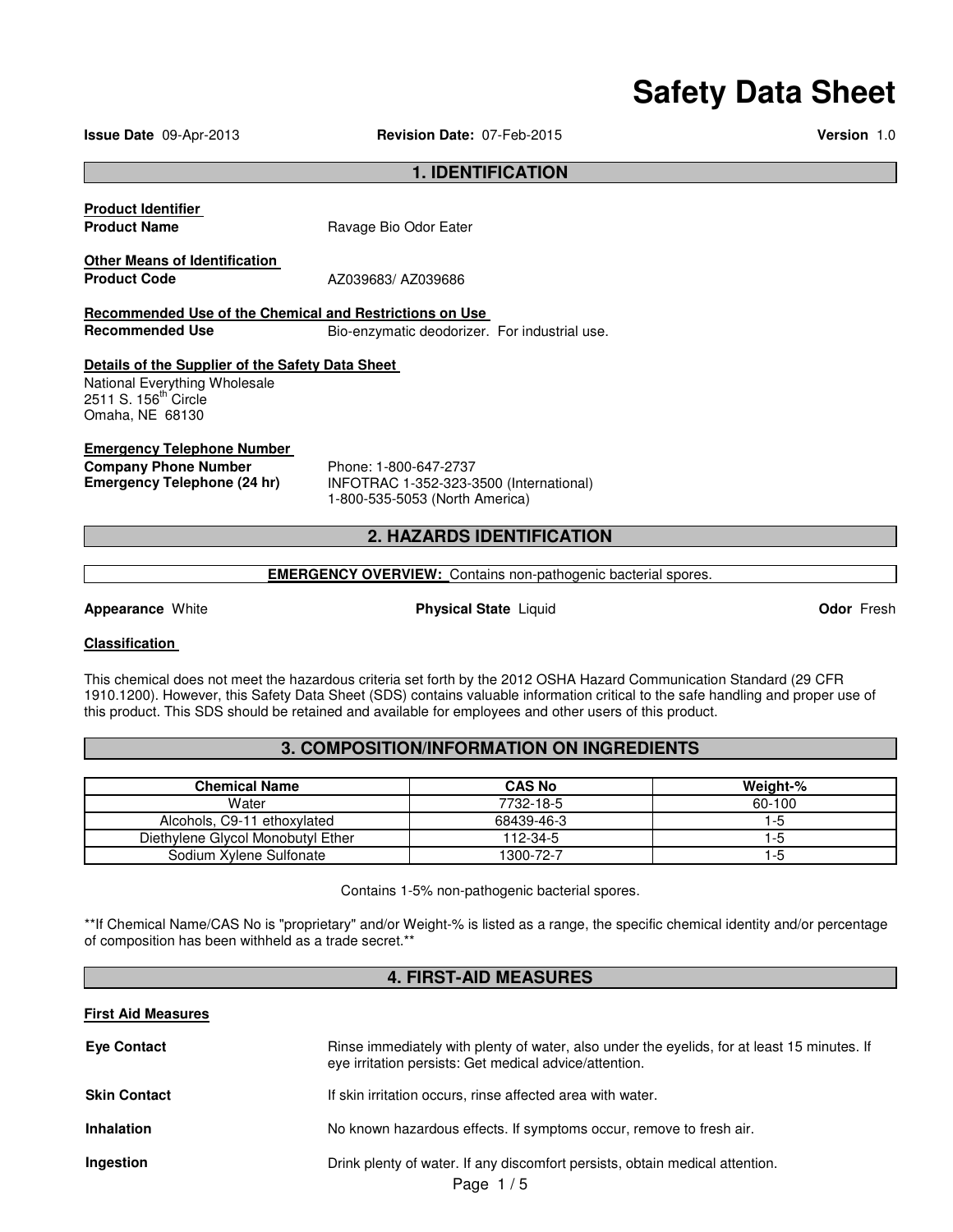#### **Most Important Symptoms and Effects**

**Symptoms** Prolonged contact may cause painful stinging or burning of eyes and lids, watering of eye, and irritation. Prolonged or repeated skin contact may cause irritation.

#### **Indication of any Immediate Medical Attention and Special Treatment Needed**

**Notes to Physician Treat symptomatically.** 

# **5. FIRE-FIGHTING MEASURES**

\_\_\_\_\_\_\_\_\_\_\_\_\_\_\_\_\_\_\_\_\_\_\_\_\_\_\_\_\_\_\_\_\_\_\_\_\_\_\_\_\_\_\_\_\_\_\_\_\_\_\_\_\_\_\_\_\_\_\_\_\_\_\_\_\_\_\_\_\_\_\_\_\_\_\_\_\_\_\_\_\_\_\_\_\_\_\_\_\_\_\_\_\_

#### **Suitable Extinguishing Media**

Water spray (fog). Carbon dioxide (CO2). Dry chemical. Foam.

#### **Unsuitable Extinguishing Media**

Not determined.

#### **Specific Hazards Arising from the Chemical**

None known.

#### **Protective Equipment and Precautions for Firefighters**

As in any fire, wear self-contained breathing apparatus pressure-demand, MSHA/NIOSH (approved or equivalent) and full protective gear.

### **6. ACCIDENTAL RELEASE MEASURES**

#### **Personal Precautions, Protective Equipment and Emergency Procedures**

**Personal Precautions Use personal protective equipment as required.** 

**Environmental Precautions** Avoid release to the environment.

#### **Methods and Material for Containment and Cleaning Up**

**Methods for Containment** Prevent further leakage or spillage if safe to do so.

**Methods for Clean-Up Collect spillage. Collect in a clean, dry waste container for disposal. After cleaning, flush** away traces with water.

#### **7. HANDLING AND STORAGE**

**Precautions for Safe Handling**

**Advice on Safe Handling <b>Avoid** contact with eyes. Observe good industrial hygiene practices.

#### **Conditions for Safe Storage, Including Any Incompatibilities**

**Storage Conditions** Keep containers tightly closed in a dry, cool and well-ventilated place. Keep out of the reach of children. Keep from freezing.

**Incompatible Materials None known.** 

# **8. EXPOSURE CONTROLS/PERSONAL PROTECTION**

**Exposure Guidelines** No exposure limits noted for ingredient(s)

**Appropriate Engineering Controls**

**Engineering Controls Ventilation systems.** 

### **Individual Protection Measures, such as Personal Protective Equipment**

**Eye/Face Protection** No protective equipment is needed under normal use conditions.

**Skin and Body Protection No protective equipment is needed under normal use conditions.**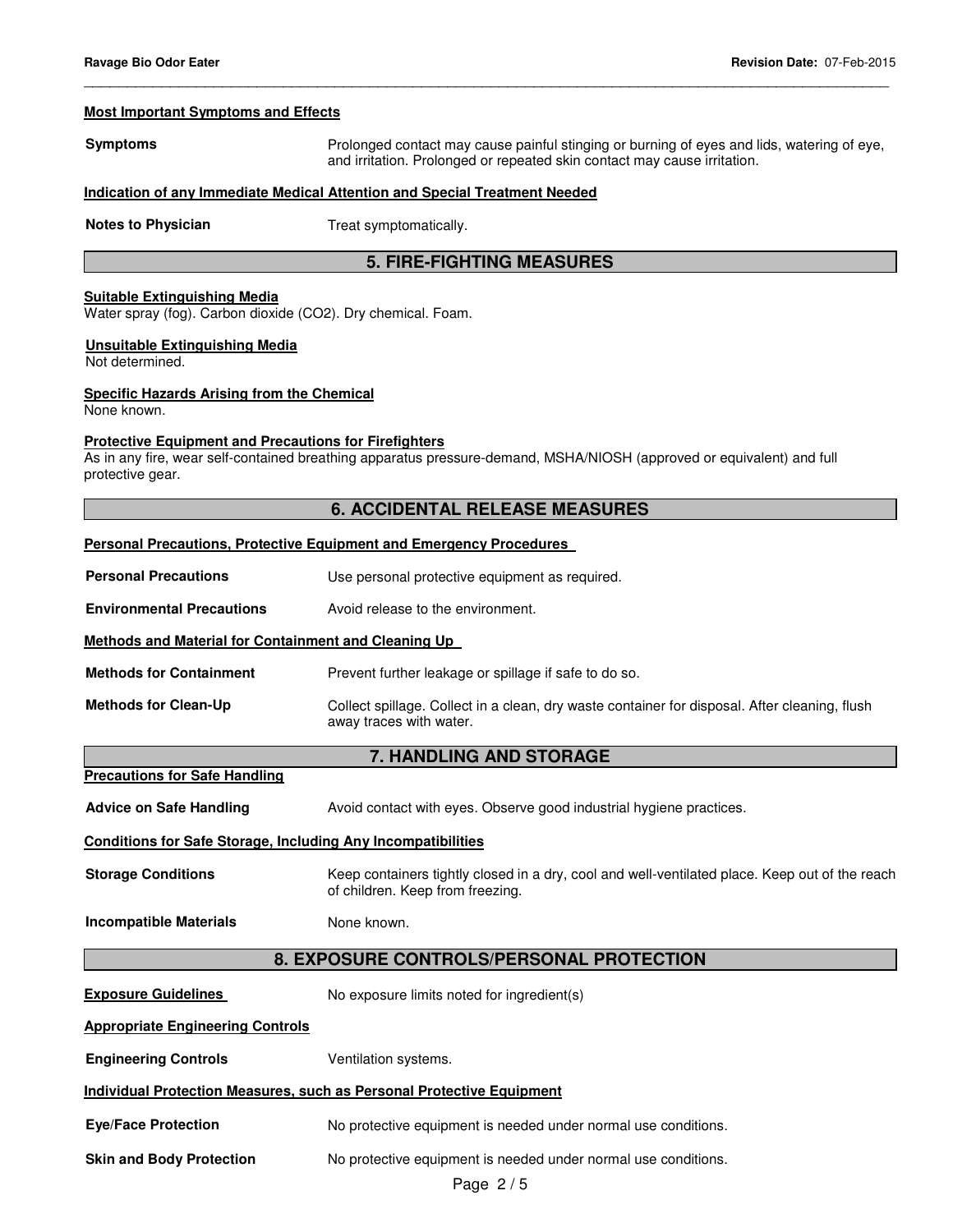**Respiratory Protection** No protective equipment is needed under normal use conditions.

**General Hygiene Considerations** Handle in accordance with good industrial hygiene and safety practice.

# **9. PHYSICAL AND CHEMICAL PROPERTIES**

\_\_\_\_\_\_\_\_\_\_\_\_\_\_\_\_\_\_\_\_\_\_\_\_\_\_\_\_\_\_\_\_\_\_\_\_\_\_\_\_\_\_\_\_\_\_\_\_\_\_\_\_\_\_\_\_\_\_\_\_\_\_\_\_\_\_\_\_\_\_\_\_\_\_\_\_\_\_\_\_\_\_\_\_\_\_\_\_\_\_\_\_\_

#### **Information on Basic Physical and Chemical Properties**

| <b>Physical State</b><br>Appearance<br>Color            | Liquid<br>Opaque<br>White        | Odor<br><b>Odor Threshold</b> | Fresh<br>Not determined |
|---------------------------------------------------------|----------------------------------|-------------------------------|-------------------------|
| <b>Property</b><br>рH                                   | <b>Values</b><br>$7.0 - 7.5$     | Remarks • Method              |                         |
| <b>Melting Point/Freezing Point</b>                     | $\sim 0$ °C / ~32 °F             |                               |                         |
| <b>Boiling Point/Boiling Range</b>                      | ~ 100 ℃ / ~212 ℉                 |                               |                         |
| <b>Flash Point</b>                                      | Not applicable                   | Tag Open Cup                  |                         |
| <b>Evaporation Rate</b>                                 | Not determined                   |                               |                         |
| <b>Flammability (Solid, Gas)</b>                        | $n/a$ -liquid                    |                               |                         |
| <b>Upper Flammability Limits</b>                        | Not determined                   |                               |                         |
| <b>Lower Flammability Limit</b>                         | Not determined                   |                               |                         |
| <b>Vapor Pressure</b>                                   | Not determined                   |                               |                         |
| <b>Vapor Density</b>                                    | Not determined                   |                               |                         |
| <b>Specific Gravity</b>                                 | 1.01                             |                               |                         |
| <b>Water Solubility</b>                                 | Completely soluble               | @ 25 °C (77 °F)               |                         |
| Solubility in other solvents                            | Not determined                   |                               |                         |
| <b>Partition Coefficient</b>                            | Not determined                   |                               |                         |
| <b>Auto-ignition Temperature</b>                        | Not determined                   |                               |                         |
| <b>Decomposition Temperature</b>                        | Not determined                   |                               |                         |
| <b>Kinematic Viscosity</b>                              | Not determined                   |                               |                         |
| <b>Dynamic Viscosity</b><br><b>Explosive Properties</b> | Not determined<br>Not determined |                               |                         |
| <b>Oxidizing Properties</b>                             | Not determined                   |                               |                         |
|                                                         |                                  |                               |                         |

# **10. STABILITY AND REACTIVITY**

#### **Reactivity**

Not reactive under normal conditions.

#### **Chemical Stability**

Stable under recommended storage conditions.

#### **Possibility of Hazardous Reactions**

None under normal processing.

#### **Conditions to Avoid**

Keep out of reach of children. Keep from freezing.

#### **Incompatible Materials**

None known.

### **Hazardous Decomposition Products**

When exposed to fire, produces normal products of combustion.

# **11. TOXICOLOGICAL INFORMATION**

### **Information on Likely Routes of Exposure**

**Product Information** 

**Eye Contact Avoid contact with eyes.** 

**Skin Contact Avoid contact with skin.**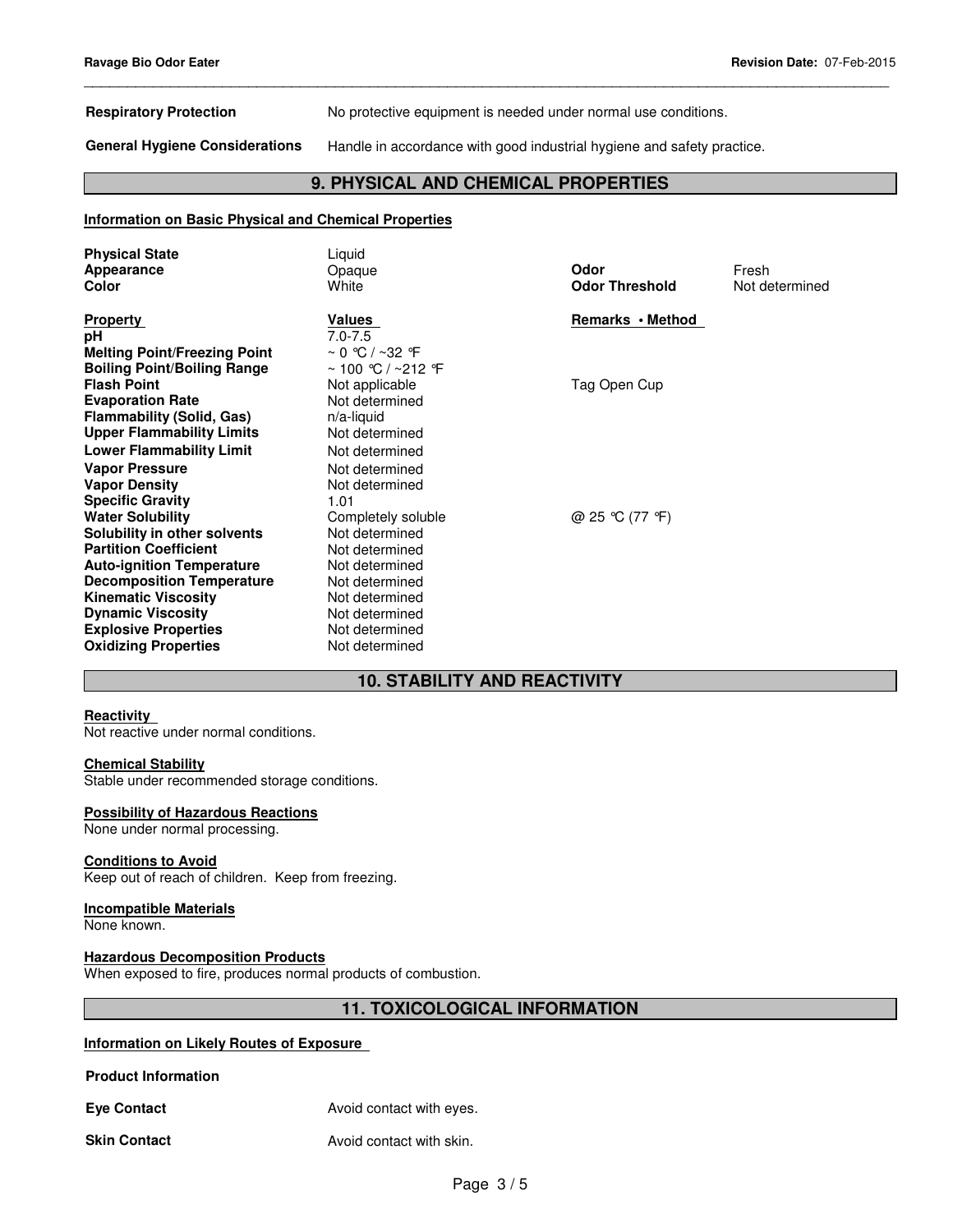# \_\_\_\_\_\_\_\_\_\_\_\_\_\_\_\_\_\_\_\_\_\_\_\_\_\_\_\_\_\_\_\_\_\_\_\_\_\_\_\_\_\_\_\_\_\_\_\_\_\_\_\_\_\_\_\_\_\_\_\_\_\_\_\_\_\_\_\_\_\_\_\_\_\_\_\_\_\_\_\_\_\_\_\_\_\_\_\_\_\_\_\_\_

**Inhalation Avoid breathing vapors or mists.** 

**Ingestion Do not taste or swallow.** 

### **Component Information**

| <b>Chemical Name</b>                          | Oral LD50            | <b>Dermal LD50</b>      | <b>Inhalation LC50</b> |
|-----------------------------------------------|----------------------|-------------------------|------------------------|
| Alcohols, C9-11 ethoxylated<br>68439-46-3     | $= 1378$ mg/kg (Rat) | $> 2$ g/kg (Rabbit)     |                        |
| Diethylene Glycol Monobutyl Ether<br>112-34-5 | $=$ 3384 mg/kg (Rat) | $= 2700$ mg/kg (Rabbit) |                        |
| Sodium Xylene Sulfonate<br>1300-72-7          | $= 7200$ mg/kg (Rat) |                         |                        |

#### **Information on Physical, Chemical and Toxicological Effects**

**Symptoms** Please see section 4 of this SDS for symptoms.

#### **Delayed and Immediate Effects as well as Chronic Effects from Short and Long-Term Exposure**

**Carcinogenicity** This product does not contain any carcinogens or potential carcinogens as listed by OSHA, IARC or NTP.

#### **Numerical Measures of Toxicity**

Not determined

## **12. ECOLOGICAL INFORMATION**

#### **Ecotoxicity**

An environmental hazard cannot be excluded in the event of unprofessional handling or disposal.

| <b>Chemical Name</b>                             | Algae/aguatic plants                           | Fish                                               | <b>Toxicity to</b><br>microorganisms | Crustacea                                                                  |
|--------------------------------------------------|------------------------------------------------|----------------------------------------------------|--------------------------------------|----------------------------------------------------------------------------|
| Diethylene Glycol Monobutyl<br>Ether<br>112-34-5 | 100: 96 h Desmodesmus<br>subspicatus mg/L EC50 | 1300: 96 h Lepomis<br>macrochirus mg/L LC50 static |                                      | 2850: 24 h Daphnia magna mg/L<br>EC50 100: 48 h Daphnia magna mg/L<br>EC50 |

#### **Persistence/Degradability**

Not determined

#### **Bioaccumulation**

Not determined

#### **Mobility**

Not determined

#### **Other Adverse Effects**

Not determined

# **13. DISPOSAL CONSIDERATIONS**

| <b>Waste Treatment Methods</b>                                                                                                          |                                                                                                        |  |
|-----------------------------------------------------------------------------------------------------------------------------------------|--------------------------------------------------------------------------------------------------------|--|
| <b>Disposal of Wastes</b>                                                                                                               | Disposal should be in accordance with applicable regional, national and local laws and<br>regulations. |  |
| <b>Contaminated Packaging</b><br>Disposal should be in accordance with applicable regional, national and local laws and<br>regulations. |                                                                                                        |  |
|                                                                                                                                         | <b>14. TRANSPORT INFORMATION</b>                                                                       |  |
| <b>DOT</b>                                                                                                                              | Not regulated                                                                                          |  |
| <b>IATA</b>                                                                                                                             | Not regulated                                                                                          |  |
| <b>IMDG</b>                                                                                                                             | Not regulated                                                                                          |  |